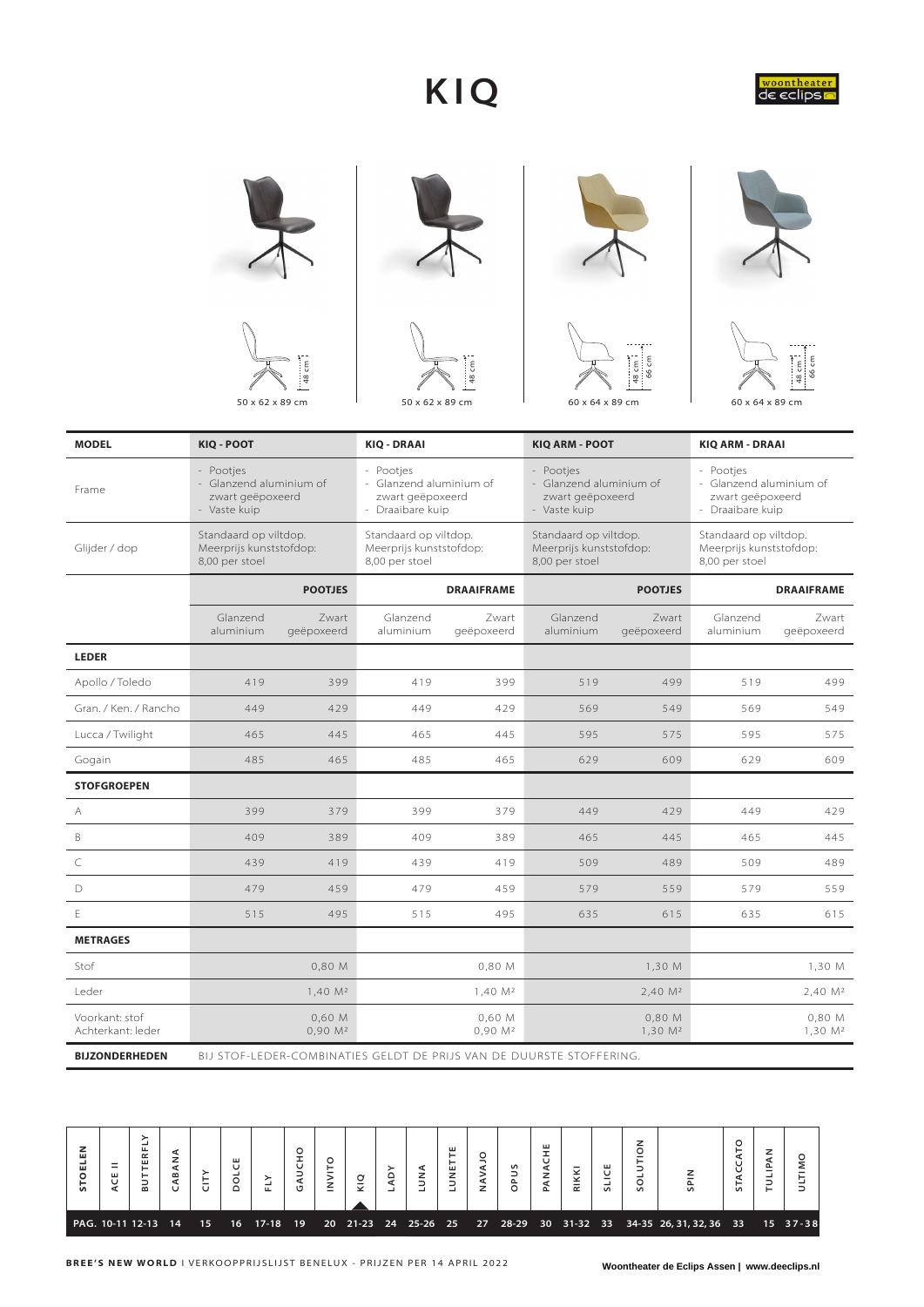## **K I Q**  ( WIELTJES)















| <b>MODEL</b>                        | <b>KIQ - POOT WIEL</b>                                                   |                                 | <b>KIQ - DRAAI WIEL</b>                                                      |                               | <b>KIQ ARM - POOT WIEL</b>                                               |                               | <b>KIQ ARM - DRAAI WIEL</b>                                                  |                               |  |  |
|-------------------------------------|--------------------------------------------------------------------------|---------------------------------|------------------------------------------------------------------------------|-------------------------------|--------------------------------------------------------------------------|-------------------------------|------------------------------------------------------------------------------|-------------------------------|--|--|
| Frame                               | - Pootjes<br>- Glanzend aluminium of<br>zwart geëpoxeerd<br>- Vaste kuip |                                 | - Pootjes<br>- Glanzend aluminium of<br>zwart geëpoxeerd<br>- Draaibare kuip |                               | - Pootjes<br>- Glanzend aluminium of<br>zwart geëpoxeerd<br>- Vaste kuip |                               | - Pootjes<br>- Glanzend aluminium of<br>zwart geëpoxeerd<br>- Draaibare kuip |                               |  |  |
| Glijder / dop                       | Op parketwielen                                                          |                                 | Op parketwielen                                                              |                               | Op parketwielen                                                          |                               | Op parketwielen                                                              |                               |  |  |
|                                     |                                                                          | <b>POOTJES</b>                  |                                                                              | <b>DRAAIFRAME</b>             |                                                                          | <b>POOTJES</b>                |                                                                              | <b>DRAAIFRAME</b>             |  |  |
|                                     | Glanzend<br>aluminium                                                    | Zwart<br>geëpoxeerd             | Glanzend<br>aluminium                                                        | Zwart<br>geëpoxeerd           | Glanzend<br>aluminium                                                    | Zwart<br>geëpoxeerd           | Glanzend<br>aluminium                                                        | Zwart<br>geëpoxeerd           |  |  |
| <b>LEDER</b>                        |                                                                          |                                 |                                                                              |                               |                                                                          |                               |                                                                              |                               |  |  |
| Apollo / Toledo                     | 445                                                                      | 425                             | 445                                                                          | 425                           | 545                                                                      | 525                           | 545                                                                          | 525                           |  |  |
| Gran, / Ken, / Rancho               | 475                                                                      | 455                             | 475                                                                          | 455                           | 595                                                                      | 575                           | 595                                                                          | 575                           |  |  |
| Lucca / Twilight                    | 489                                                                      | 469                             | 489                                                                          | 469                           | 619                                                                      | 599                           | 599<br>619                                                                   |                               |  |  |
| Gogain                              | 509                                                                      | 489                             | 509                                                                          | 489                           | 655                                                                      | 635                           | 655                                                                          | 635                           |  |  |
| <b>STOFGROEPEN</b>                  |                                                                          |                                 |                                                                              |                               |                                                                          |                               |                                                                              |                               |  |  |
| А                                   | 425                                                                      | 405                             | 425                                                                          | 405                           | 475                                                                      | 455                           | 475                                                                          | 455                           |  |  |
| B                                   | 435                                                                      | 415                             | 435                                                                          | 415                           | 489                                                                      | 469                           | 489                                                                          | 469                           |  |  |
| C                                   | 465                                                                      | 445                             | 465                                                                          | 445                           | 535                                                                      | 515                           | 535                                                                          | 515                           |  |  |
| D                                   | 505                                                                      | 485                             | 505                                                                          | 485                           | 605                                                                      | 585                           | 605                                                                          | 585                           |  |  |
| E                                   | 539                                                                      | 519                             | 539                                                                          | 519                           | 659                                                                      | 639                           | 659                                                                          | 639                           |  |  |
| <b>METRAGES</b>                     |                                                                          |                                 |                                                                              |                               |                                                                          |                               |                                                                              |                               |  |  |
| Stof                                |                                                                          | 0,80 M                          |                                                                              | 0,80 M                        |                                                                          | 1,30 M                        |                                                                              | 1,30 M                        |  |  |
| Leder                               |                                                                          | $1,40 \, M^2$                   |                                                                              | $1,40 \, M^2$                 |                                                                          | 2,40 M <sup>2</sup>           |                                                                              | 2,40 M <sup>2</sup>           |  |  |
| Voorkant: stof<br>Achterkant: leder |                                                                          | $0,60$ M<br>0,90 M <sup>2</sup> |                                                                              | 0,60 M<br>0,90 M <sup>2</sup> |                                                                          | 0,80 M<br>1,30 M <sup>2</sup> |                                                                              | 0,80 M<br>1,30 M <sup>2</sup> |  |  |
| <b>BIJZONDERHEDEN</b>               |                                                                          |                                 | BIJ STOF-LEDER-COMBINATIES GELDT DE PRIJS VAN DE DUURSTE STOFFERING.         |                               |                                                                          |                               |                                                                              |                               |  |  |

| z<br>ш<br>ᇳ<br>$\mathbf{u}$ | ш<br>U | $\bf{m}$            | ⇁<br>$\bf{m}$ | ш | ட              | ט | ے<br>– | ᆜ | z | ш<br>−<br>ш<br>z<br>ᆜ | - | n<br>$\sim$<br>O | ш<br>௳ | ⊽<br>-<br>$\propto$ | ш<br>$\mathsf{S}$ | z<br>U<br>$\mathsf{S}$ | $\mathsf{S}$                                                      | ⊢<br>$\mathsf{S}$ | ⊢ |          |
|-----------------------------|--------|---------------------|---------------|---|----------------|---|--------|---|---|-----------------------|---|------------------|--------|---------------------|-------------------|------------------------|-------------------------------------------------------------------|-------------------|---|----------|
|                             |        | PAG. 10-11 12-13 14 |               |   | 15 16 17-18 19 |   |        |   |   |                       |   |                  |        |                     |                   |                        | 20 21-23 24 25-26 25 27 28-29 30 31-32 33 34-35 26, 31, 32, 36 33 |                   |   | 15 37-38 |